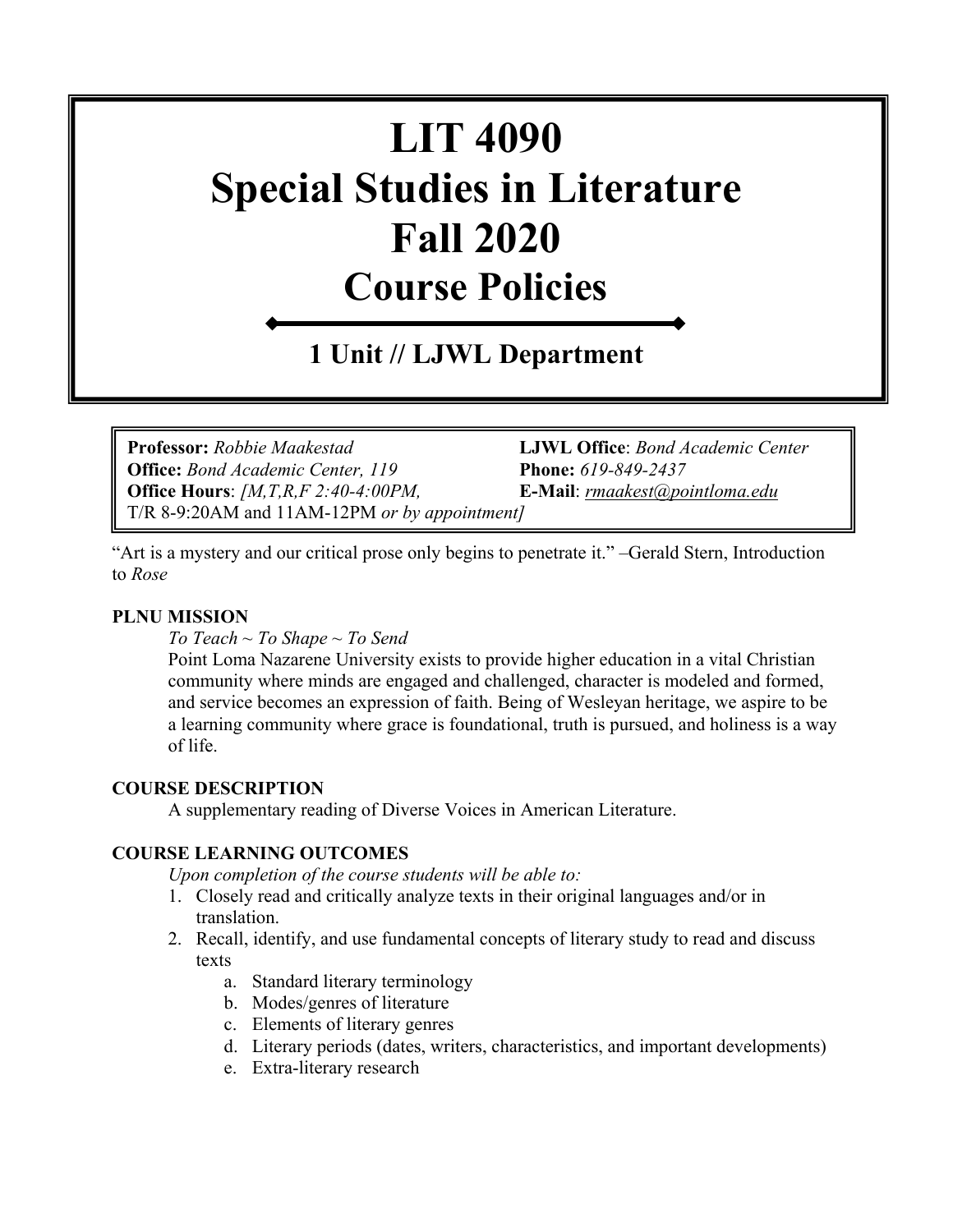3. Connect the works with their own lives and with the social, cultural, and historical contexts of the works and their authors.

#### **REQUIRED TEXTS**

*We the Animals* by Justin Torres. **ISBN-13:** 978-0547844190

Additional readings may be posted to Canvas and shared with you (you'll need to print these out and bring them with you to class the day they are due)

Please bring a notebook and writing utensil to each class to take notes, as well as the book that will be discussed for that class period.

#### **COURSE REQUIREMENTS**

Reading the assigned text. A brief essay in response to the readings.

### **GENERAL COURSE POLICIES**

#### **CANVAS**

Throughout this course, students will be required to utilize Canvas to post homework responses, receive course grades, and access any changes to the *Course Schedule* throughout the semester. If the *Course Schedule* is updated, students will be notified well in advance, but will need to download the updated schedule which the instructor will post on Canvas.

#### **CANVAS SUPPORT**

If you have questions about the content you find in my Canvas course or need clarification on assignment instructions please let me know. If you are unsure how to use any given feature in Canvas you will find the [Canvas Guides](https://community.canvaslms.com/community/answers/guides/) to be a very helpful resource. If you cannot access something in my Canvas course or it appears that some part of the course is not working properly, please contact the Office of Instructional Technology for support at **[oit@pointloma.edu](mailto:oit@pointloma.edu)**. Include specific information in the request (course ID, section, assignment or module name, etc.) to expedite the troubleshooting process. Screenshots are super helpful!

#### **PLNU EMAIL**

Students must regularly check their PLNU email account for updates on assignments and scheduling.

#### **RESPECT**

Practice basic respect and consideration toward your peers and professor. There are going to be some tricky moments in this class because the literature we read may bring up some conversations about sensitive issues, topics, and language. Remember that we are interested in inquiry, especially critical inquiry, not in offending or battering other people into compliance. Offensive language, personal attacks, and disparagement of others' ideas will not be tolerated. Please do not sleep, carry on private conversations, text, or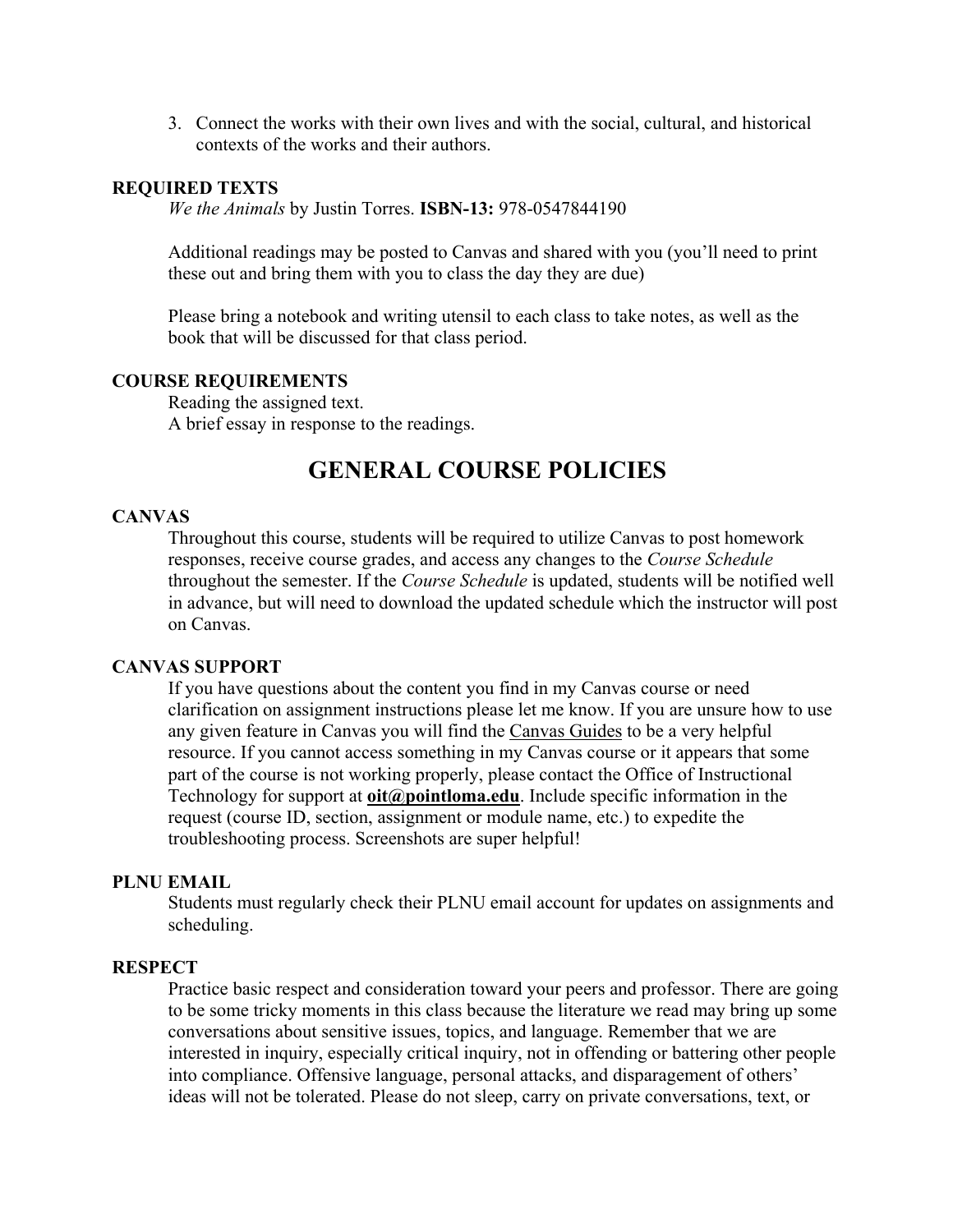work on assignments for other classes. Students who do so are not actively present in class and will lose participation points.

#### **TECHNOLOGY**

Refrain from using technology during class time unless a classroom activity calls for it to be used. This means cell phones, laptops, iPads, and other electronic devices. More often than not, these create a distraction, rather than being useful. Taking notes by hand has been shown to aid long-term comprehension much more so than typing notes, so by all means, *please take handwritten notes* throughout this class. Use of technology during class will result in lost participation points.

#### **TURNING IN ASSIGNMENTS**

All assignments must be turned in on Canvas *before the class period on the day they are due*.

Late assignments are those turned in any time after class on the due date. Late assignments will lose a letter grade for each calendar day they are late (so an A becomes a B after one calendar day, and so on). Late assignments will not be accepted after a week from the due date. It is your responsibility to ensure that your assignment is uploaded to Canvas on the day it is due. **I will not accept late homework, and missed in-class work and quizzes cannot be made up.**

#### **ACADEMIC HONESTY**

Students should demonstrate academic honesty by doing original work and by giving appropriate credit to the ideas of others. Academic dishonesty is the act of presenting information, ideas, and/or concepts as one's own when in reality they are the results of another person's creativity and effort. A faculty member who believes a situation involving academic dishonesty has been detected may assign a failing grade for that assignment or examination, or, depending on the seriousness of the offense, for the course. Faculty should follow and students may appeal using the procedure in the university Catalog. See [Academic Policies](http://catalog.pointloma.edu/content.php?catoid=18&navoid=1278) for definitions of kinds of academic dishonesty and for further policy information.

#### **PLNU COPYRIGHT POLICY**

Point Loma Nazarene University, as a non-profit educational institution, is entitled by law to use materials protected by the US Copyright Act for classroom education. Any use of those materials outside the class may violate the law.

#### **PLNU ACADEMIC ACCOMMODATIONS POLICY**

If you have a diagnosed disability, please contact PLNU's Disability Resource Center (DRC) to demonstrate need and to register for accommodation by phone at 619-849-2486 or by e-mail at [DRC@pointloma.edu.](mailto:DRC@pointloma.edu) See [Disability Resource Center](http://www.pointloma.edu/experience/offices/administrative-offices/academic-advising-office/disability-resource-center) for additional information.